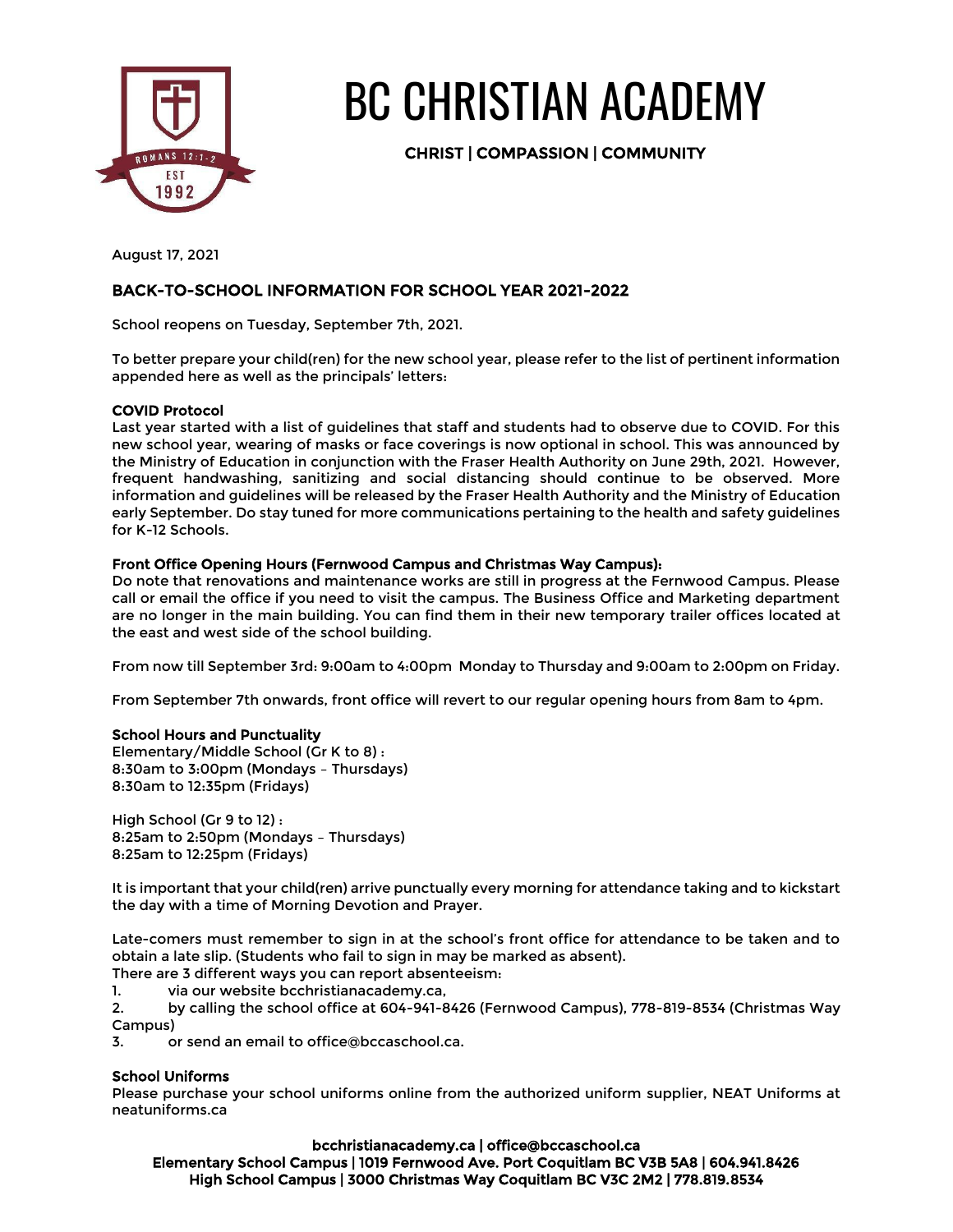

Alternatively, you may also call them to arrange for a virtual appointment or make a phone order at the following contact numbers:

604-205-7560 | 604 2057556, Toll Free: 1-800-668-8261

Email: info@neatuniforms.ca.

All students, Gr K-12 are expected to come to school in their full uniform, including black dress shoes when school starts on September 7th.

If you have not purchased your school uniforms yet, you are strongly encouraged to make your purchases as soon as possible as to avoid delays in postal deliveries or out-of-stock situation.

#### Early Dismissal and Welcome Back Ice-Cream Social on September 7th:

On September 7th, school will end earlier for students and families to enjoy a time of fellowship with new and returning families. Parents and immediate family members are invited to join us at the Ice Cream Social right at the front of the school.

To ease traffic congestions at the Fernwood Campus on the first day of school, kindly refer to the following staggered pick-up schedule:

| Grade K and 1 - 11:20 | Grade 4 and Grade 5 - 12:00 |
|-----------------------|-----------------------------|
| Grade 2 and 3 - 11:30 | Grade 6.7 and 8 - 12:10     |

High School students will be released at 11:30am for their Ice Cream Social.

#### Traffic Rules at the Fernwood Campus:

Finally, to avoid any accidents or unpleasant traffic congestions, please adhere and comply to the traffic safety routines strictly. Let's be mindful and considerate to our neighbours and courteous to all our volunteer traffic marshals. Detailed information on the traffic routines can be found on the Elementary and Middle School Principals' letters that are attached together with this mail-out.

#### Kindergarten Gradual Entry Schedule:

Your child's class teacher will be providing you with more detailed information about the gradual entry schedule for the first two weeks of school, until September 17th. Class will end at 11:30am in the first week and 12:30pm in the second week of school. Normal full day schedule will start from September 20th onwards. Please inform the front office if you do not hear from your child's class teacher by Thursday, September 2nd.

#### Bussing Service:

Bussing will only start on the 2nd day of school, Wednesday September 8th, 2021. You will be contacted by our friendly school bus driver by September 7th, 2021 to arrange a convenient spot for daily pick-up and drop-off. It is not too late to register for school bus service if you need it and haven't done so already. Simply download the bus service form from our website and submit the completed registration form and fees to the school front office latest by Friday September 3rd.

#### Gym Strip Online Order Form:

Gym strip is required for Grade 3-12 PE Classes. Please visit BCCASHOP on our school website to order your gym strip online.

You will be informed to pick up your child(ren)'s gym strip from the Fernwood Campus Front Office when they are ready. Or have your child visit the front office to pick up the gym strip orders.

#### Class Supplies Lists:

Attached are the class supplies lists for the respective grades.

If you need help or have any questions regarding the Chromebooks for Middle School or laptops for High School, please contact Mr. Gery Speck at gspeck@bccaschool.ca directly.

All High School students are expected to have their personal laptops or Chromebooks when school starts.

#### Field Trips and Camps